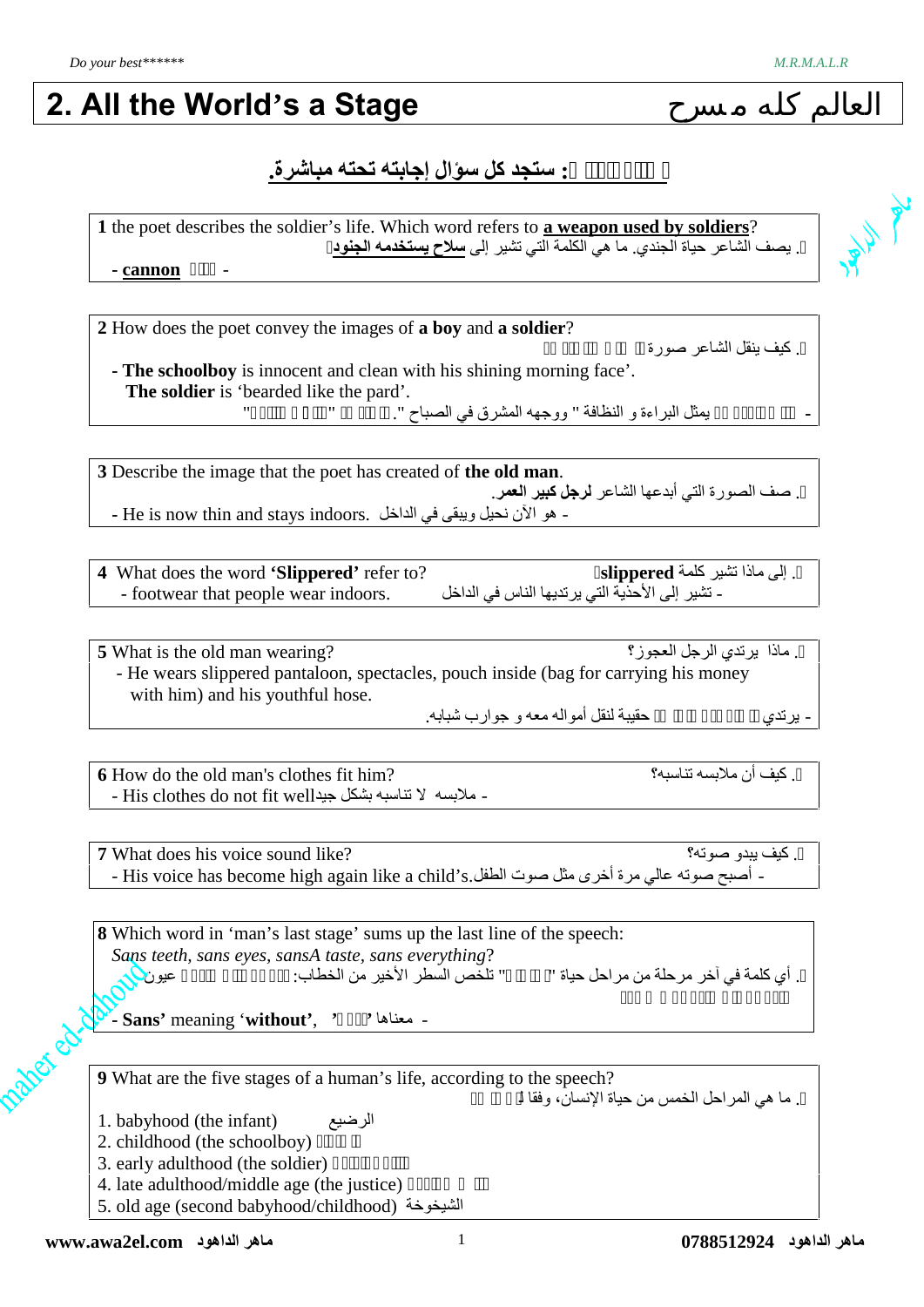**10** What does the playwright suggest about **the soldier**? **الجندي**؟ عن المسرحي الكاتب یقول ماذا .١٠ - He is aggressive and gets angry or violent easily. He is also seeking the bubble reputation.

?person **aged-middle the** of appearance the describe playwright the does How **<sup>11</sup>** - ھو عدواني ویغضب أو یصبح عنیف بسھولة. وھو أیضا یسعى وراء السمعة الوھمیة. .١١ كیف یصف الكاتب المسرحي ظھور **شخص في منتصف العمر** - Fat from eating too much; he has hard eyes and a neat beard and knows lots of wise sayings. . يكون سمين بسبب كثرة مسمى له عينين حادتين ولحية جميلة و يعرف الكثير من الأقوال الحكيمة.

**12** Look at the phrases in **bold**. How is the life of a person compared to an actor in the theatre? . كيف هي حياة الإنسان مقارنة مع حياة

- A **'part'** is a role in a play and the expression is **'to play a part'**. The **'last scene'** is the end of a play and Shakespeare is connecting this to the end of life.

> - كلمة "**part** "ھي دور في مسرحیة و كذلك عبارة "یلعب دور" **part a play to** ". .الحیاة بنھایة المسرحیة نھایة ربط شكسبیر و لمسرحیة نھایة ھو" **last scene** "

**13** How does the playwright describe the person **in the first and last stage** of life? .١٣ كیف وصف الكاتب المسرحي **الإنسان في المرحلة الأولى والأخیرة** من الحیاة؟ - They are both like young children – the first one is a baby, but the second is an old person.

(27 line*'?* (*history eventful strange this '*,line the by mean playwright the does What **<sup>14</sup>** - كلاھما مثل الأطفال الصغار - الأول ھو طفل، ولكن الثاني شخص متقدم في السن. .١٤ ماذا یعني الكاتب المسرحي بالسطر التالي، "**ھذا التاریخ الحافل الغریب**؟ (سطر ٢٧) - He means that life can be strange with lots of things happening in it.

.ideas following the represents that speech the from line a Find **<sup>15</sup>** - الكاتب یعني أن الحیاة یمكن أن تكون غریبة مع الكثیر من الأمور التي تحدث فیھا. .١٥ جد سطر من الخطاب یعبر عن الأفكار التالیة . **1** ageing الشیخوخة lines 22–25 2 time  $\overline{\qquad \qquad }$  lines 26–27 **3** careers مھن lines 10–19 **4** youth  $\qquad \qquad \qquad \qquad$  lines 5–9 **5** human life الإنسان حیاة lines 1–4

**16** Which stage of life is represented as the most positive, in your opinion? Discuss this with reference to the speech.

. من وجهة نظرك أي مرحلة من مراحل الحياة أكثر إيجابية؟ ناقش هذا **-** In my opinion, **the justice** because positive adjectives are used to describe it: like, '**fair, round'** describe the speaker's belly; **'formal'** describes the cut of his beard; and **'wise'** describes the things he says.

- في رأیي، **مرحلة الحكمة (القاضي)** وذلك لأن صفات إیجابیة استخدم لوصفھا، مثل: "**جمیلة، مستدیرة**" تصف بطن المتكلم؛ **"**رسمي**"** یصف لحیتھ. و **"**الحكمة**"** یصف الأشیاء التي یقولھا.

**17** Which **simile** does the playwright use to describe **the schoolboy** as he walks to school? .١٧ ما ھو **التشبیھ** الذي یستخدمھ الكاتب المسرحي **لوصف تلمیذ** وھو یمشي إلى المدرسة؟ - The poet uses '**creeping like snail'** meaning going very slowly. - یستخدم الشاعر عبارة" **یزحف كالحلزون**" وھذا یعني أنھ یسیر ببطء شدید.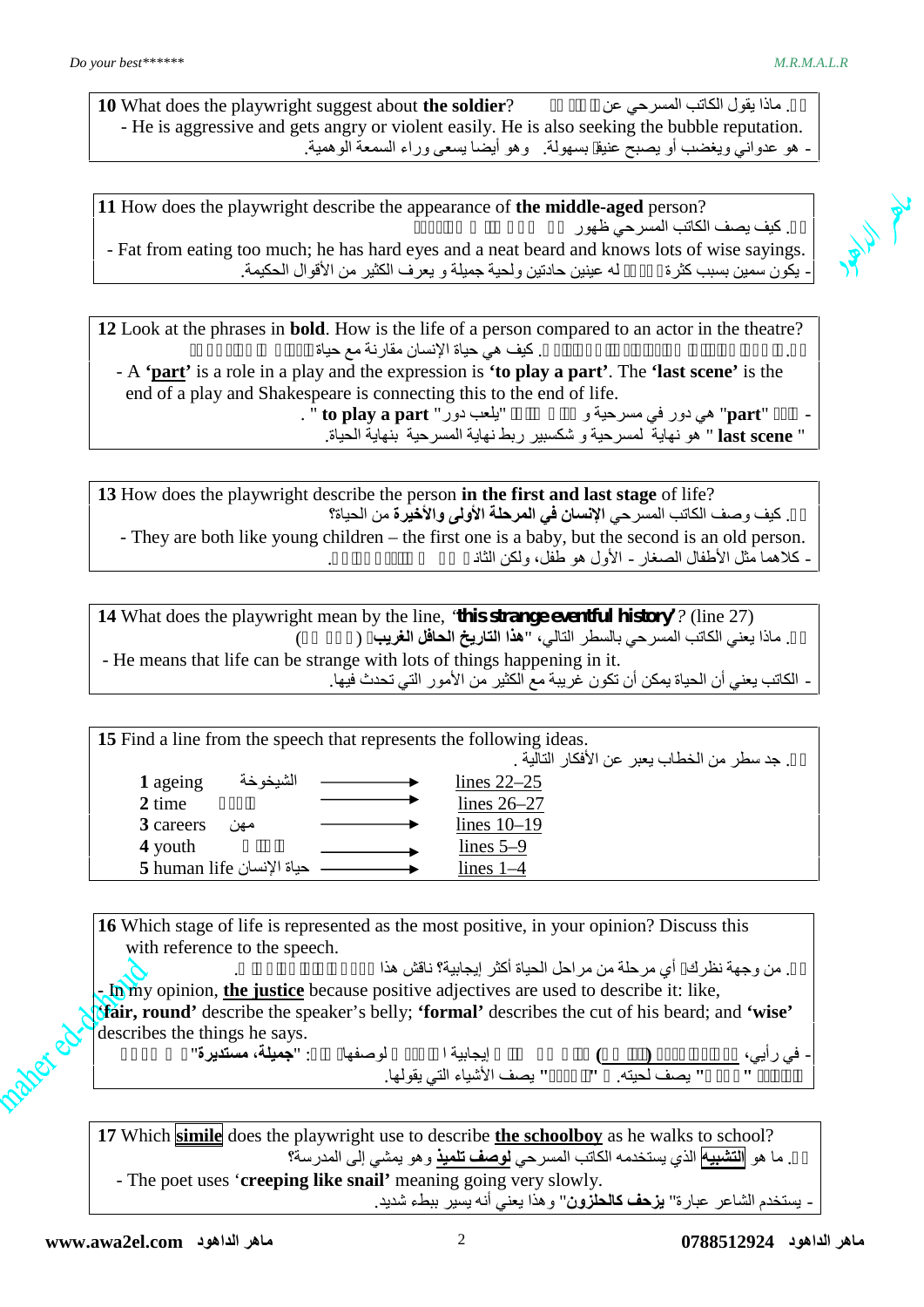| 18 Find another example of a simile in the speech. Which two things are being compared? |              |  |
|-----------------------------------------------------------------------------------------|--------------|--|
| ا <b>لتشبيه</b> في القصبدة. أي شبئين يجر ي المقارنة بينهما؟                             |              |  |
| - 'bearded like the pard' – Shakespeare is comparing a soldier to a leopard.            |              |  |
| " - شكسبير يقارن الجندي بالنمر .                                                        | $\mathbf{H}$ |  |

19 In your opinion, which stage do you think the playwright believes to be the most positive?<br>في رأيك، أي مرحلة تعتقد أن الكاتب المسرحي يعتقد أنها تكون أكثر إيجابية؟<br>**11** Suggested answer: I think the middle age. He says .١٩ في رأیك، أي مرحلة تعتقد أن الكاتب المسرحي یعتقد أنھا تكون أكثر إیجابیة؟

- **Suggested answer:** I think the middle age. He says the person has become a judge or magistrate and he's full of wise sayings, suggesting that he has learnt from the past and is putting his knowledge to good use.

- **الإجابة المقترحة:** أعتقد مرحلة منتصف العمر. یقول أن الإنسان یصب فیھا قاض أو حكیم و خبیر وأنھ مليء بالأقوال الحكیمة، مما یشیر إلى أنھ قد تعلم من الماضي ویستخدم علمھ بشكل جید.

**20** Compare the attitudes of **Thomas Hood** in *"I Remember, I Remember"* and William **Shakespeare** in *"All the World's a Stage"* to childhood. In what ways do they differ? In what ways are they similar? Which one do you prefer?

.٢٠ قارن بین مواقف كل من توماس ھود(الشاعر) في قصیدة "**أتذكر**، **أتذكر**" و ویلیام شكسبیر(الكاتب المسرحي) في "**العالم كلھ مسرح**" بخصوص مرحلة الطفولة. كیف یختلفان؟ ما ھي أوجھ الشبھ؟ أي واحد تفضل؟

- They have very different views on childhood. **Firstly**, the poet sees it as a positive time of life, whereas the playwright does not see it very favourably.

**Secondly**, the poet is talking about his own childhood while the playwright is generalising. - لھما وجھتا نظر مختلفتین جدا في مجال الطفولة. **أولا**، الشاعر یراھا مرحلة إیجابی من مراحل الحیاة، في حین أن شكسبیر لا یصور مرحلة الطفولة و الدراسة یشكل إیجابي. **ثانیا**، الشاعر یتحدث عن طفولتھ الخاصة في حین أن الكاتب المسرحي یستخدم التعمیم في وصف الطفولة.

**21** Read the following quotation by a Chinese philosopher. Do you think that the speaker in *All the World's a Stage* would agree with the philosopher's view of old age? Why? *"Old age, believe me, is a good and pleasant thing. It is true you are gently shouldered off the stage, but then you are given such a comfortable front seat as spectator."*

.٢١ اقرأ الاقتباس التالي لفیلسوف صیني. ھل تعتقد أن المتكلم في مسرحیة "**العالم كلھ مسرح**" یوافق على وجھة نظر ولكن بعد ذلك تعطى ذلك المقعد الأمامي المریح جدا كمتفرج.**"** الفیلسوف المتعلقة بمرحلة الشیخوخة؟ لماذا؟ **"**الشیخوخة، صدقوني، شيء جید وممتع. صحیح أنك تحملت بلطف المرحلة،

- I don't think so. He sees old age a nothing but a low. ("… mere oblivion", "sans everything").

22 How does the playwright describe schoolboy, with his satchel going to school? **.٢٢ كیف یصف الكاتب المسرحي التلمیذ، مع حقیبة أثناء ذھابھ إلى المدرسة؟**

- creeping like snail

ملت **bearded** یزحف **creeping** منتحب، باكي **whining** یرفس **puking** یبكي **mewling** .٢٣ ضع المفردات التالیة تحت العناوین من - . 4.–<sup>1</sup> headings the under items vocabulary these Put **<sup>23</sup>**

|          | بیکی mewling<br>lean   | برفس puking<br>shrunk نحيل | whining<br>slippered مزيل         | يزحف creeping<br>shining   | <b>bearded</b><br>childish |
|----------|------------------------|----------------------------|-----------------------------------|----------------------------|----------------------------|
|          | تلميذ 1 a schoolboy    |                            |                                   | whining, creeping, shining |                            |
|          | 2 a middle-aged man    |                            | bearded, wise, severe             |                            |                            |
| 3 a baby |                        | mewling, puking            |                                   |                            |                            |
|          | 4 an old man كبير السن |                            | lean, shrunk, childish, slippered |                            |                            |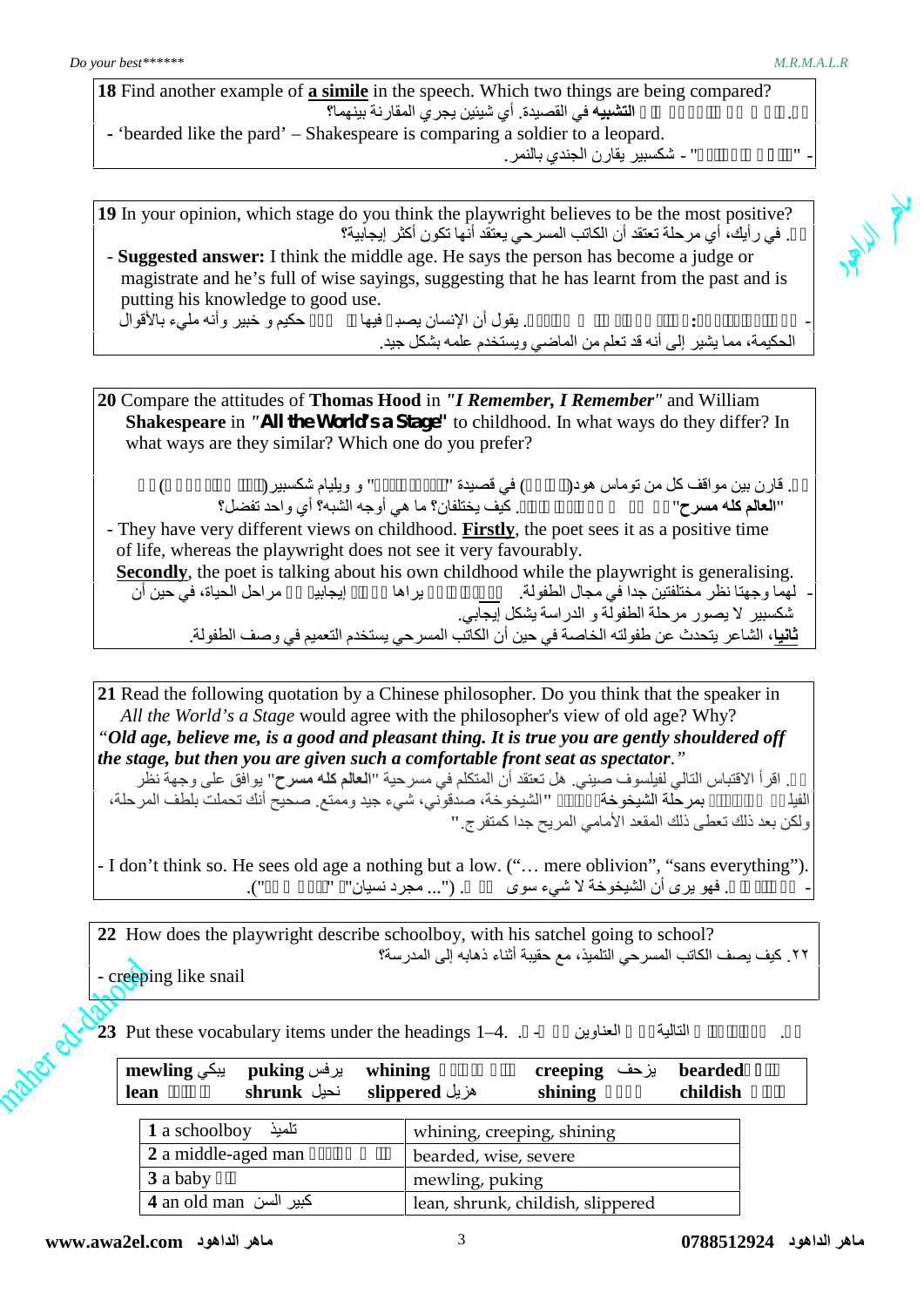### **3. The Old Man and the Sea**

#### **.مباشرة تحتھ إجابتھ سؤال كل ستجد :الكتاب أسئلة**

**1** What evidence is there at the very beginning of the story that Santiago is a very optimistic and determined person?

. ما هو الدليل في بداية القصة على أن سانتياغو هو شخص متفائل جدا و مثابر ؟

- He goes to sea to try his luck every day even though he hasn't caught anything for 84 days. . يذهب إلى البحر ليجرب حظه كل يوم على الرغم من أنه لم يصطد شيئا خلال يوما.

**2** When Santiago feels a bite on his line, he works out that 'it must be a big fish, perhaps a marlin'. What evidence is there that he is correct?

. عندما شعر سانتیاغو بشد الخیط الموجود بیده « " ما ها سمكة كبیر، وربما مارلن". ما هو الدلیل على أنه محقا "<br>It drags the boat along for a long time, so it must be a big fish.

لفتر ة طو بلة، لذلك بجب أن تكون سمكة كبير ة.

**3** Why does Santiago go to sleep that night with the line tied around himself? . لماذا يذهب سانتياغو إلى النوم في تلك الليلة و يلف الخيط على نفسه؟ - In order not to lose the fish in the water and to feel the tug when it pulls on the line.<br>- لكي لا يفقد السمكة في الماء وأيضا لكي يشعر بها عندما تسحب الخيط.

4 How does Manolin try to encourage Santiago not to give up fishing? . كيف يحاول مانولين أن يشجع سانتياغو بعدم التخلي عن الصيد؟

**-** Manolin tells Santiago that he didn't lose against the marlin and that he wants to fish with him again because he still has a lot to learn.

\* ماذا يخبرك هذا عن شخصية مانولين؟ <mark>صفات مانولين</mark> ?What does this tell you about Manolin's character \*\* - Manolin seems to be a caring person; **kind**, **thoughtful** and **loyal** to Santiago. . بيدو أن مانو لين شخص حنون : طيب، نسمت مسانتياغو .

**5** What is the reason for the tourists' misunderstanding about what the skeleton was? . ما هو سبب سوء فهم السياح بما يتعلق بالهيكل العظمى؟

- The waiter couldn't speak their language and was trying to explain about the sharks. However, the tourists only understood 'shark' and assumed that the skeleton was the skeleton of a shark. - النادل لا یعرف تكلم لغتھم و حاول الشرح عن أسماك القرش<sub>.</sub> ومع ذلك، السياح فھموا فقط " " و افترضوا أن ال<u>هي</u> العظمي كان ھیكل عظمي لسمكة قرش.

**ماھر الداھود 0788512924** 4 **ماھر الداھود com.el2awa.www 6** Find an example in the story that represents the following ideas..التالیة الأفكار یمثل القصة في مثال جد ٦ **.١ ذاكر ة memory 1** - Soon, the old man is asleep, dreaming of the lions he used to see when he was a boy in Africa. - Meanwhile, Santiago ------, dreaming of the lions he saw in Africa long ago, when he was young. **.٢ تصمیم و مثابرة determination 2** - The next morning, Santiago leaves early and sails far out to sea to try his luck again. .٣ قوة **strength 3** - After a long and difficult struggle, he manages to pull it closer to the boat and he kills it. - He kills one with a **harpoon** and another with his knife. **4 suffering and pain وألم معاناة .٤** - Santiago has to beat them away with a **club** and is badly injured himself. - The next morning, Manolin finds Santiago in his hut and cries over the old man's injuries.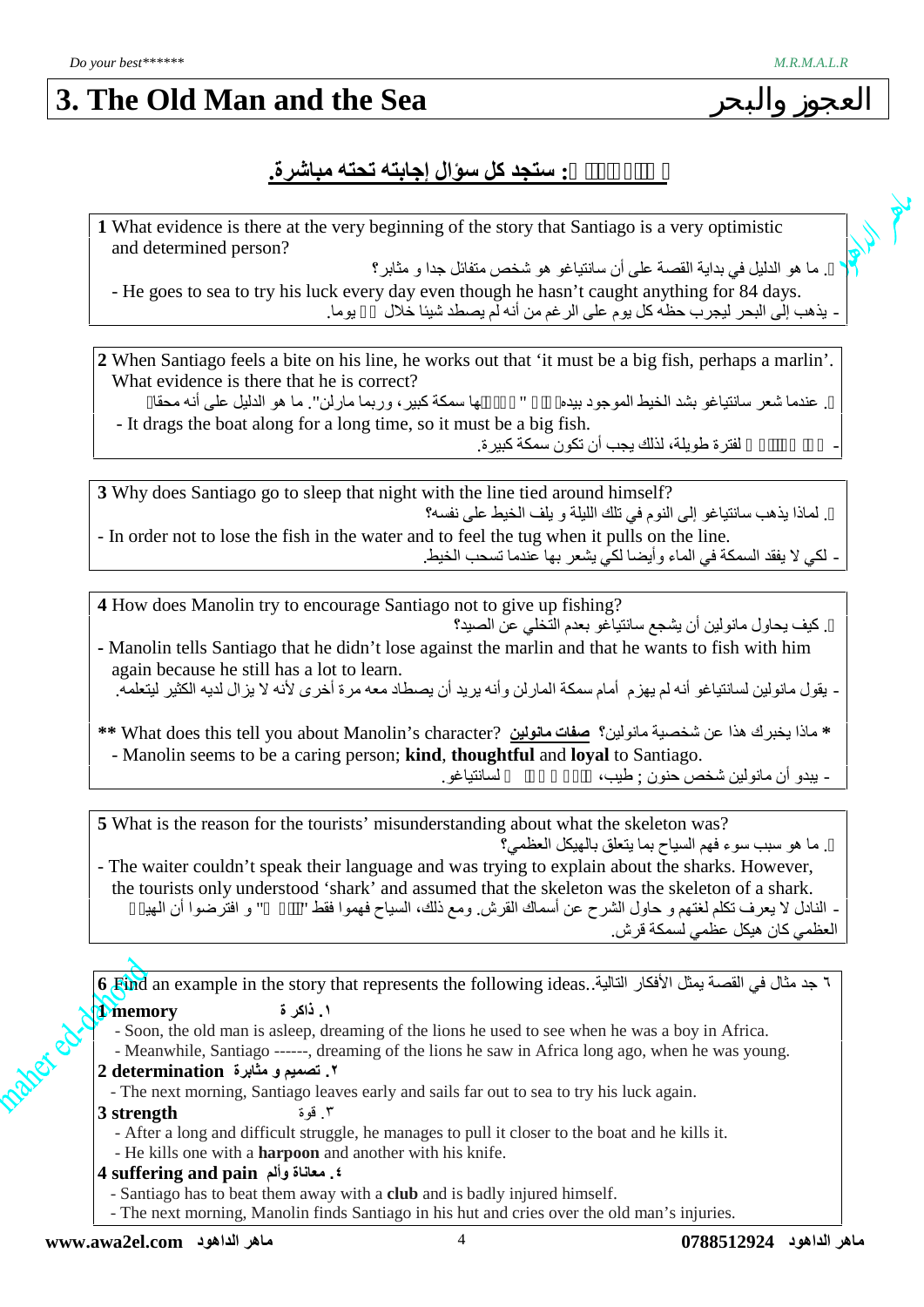**7** In this retelling of the story, strength is represented in many ways. Choose one example of strength and explain its importance.

. في هذه القصـة، القوة متمثلـة في نواح كثيرة . مثال واحد علـي القوة واشرح أهميته .

- **The fish;** after it bites the line, Santiago is constantly in competition with it, needing to use 'all his strength' to stay in his boat. Though it is stronger than Santiago, he manages to catch it. هي رمز مهم للقوة داخل القصة. بعد أن بلعت الخیط، أصیح سانتیاغو في منافسة معها، احتاج الله عنه الحتاج إلى استخدا على الرغم من أنھا أقوى من سانتیاغو، تمكن من الإمساك بھا.

**8** Why do you think that Manolin's parents want him to stop fishing with Santiago? والدي مانولين يريدون منه التوقف عن الصيد مع سانتياغو؟

- They don't think Santiago is productive enough and they need to earn money from fishing. لأنهم يعتقدون أن سانتياغو غير منتج بما فيه الكفاية<sub>.</sub> هؤلاء الناس بحاجة لكسب المال من الصيد<sub>.</sub><br>\*\* هل تعتقد أنهم محقين بهذا الأمر؟

- Yes, because his family will have nothing to eat, but it is also important to respect our elders. عائلته لن تحصل على أي شيء للأكل لكن أيضا يجب أن نحتر م كبار السن.

**9** What is the importance of Santiago's dreams of his youth, and of the lions in Africa? . ما هي أهمية أحلام سانتياغو في شبابه، والأسود في أفريقيا؟

- Perhaps he is remembering his youth and wishing that he was young again so that he had the strength to deal easily with the problems at sea.

**\*\*** كیف یرتبط ھذا الأمر بموضوعات القصة؟?story the in themes the to relate this does How **\*\*** - ربما انھ تذكر شبابھ و تمنى لو كان شابا مرة أخرى بحیث یكون عنده قوة للتعامل بسھولة مع المشاكل في عرض البحر.

- Lions also signify strength. So, as well as the theme of memory, the dreams relate to the theme of strength.

?marlin the for life his risks Santiago think you do Why **10** - الأسود أیضا تعني قوة. لذلك، فضلا عن موضوع الذاكرة، فأن الأحلام تتعلق بموضوع القوة.

١٠ لماذا يخاطر سانتياغو بحياته من أجل

**-** It is possibly something that could help him feel young again. He may also feel ashamed that he has failed to catch anything for the past eighty-four days and so is willing to risk his life to prove to the rest of the village that he is still a good fisherman. - من المحتمل لأنھ شيء یمكن أن یساعده في الشعور بالشباب مرة أخرى. أیضا قد یشعر بالخجل لأنھ فشل في صید أي شيء في الأربعة وثمانین یوما الماضیة، ولذلك كان على استعداد للمخاطرة بحیاتھ لیثبت للقریة أنھ لا یزال صیاد جید.

**11** The story of *The Old Man and the Sea* tries to teach us about the relationship between humans and nature. Find three quotations in the text to support this.

.١١ قصة **العجوز والبحر** حاول أن علمنا العلاقة بین البشر والطبیع . جد ثلاثة جمل"اقتباس" في النص لدعم ذلك.

- 1. 'Instead, the fish swims away, dragging the old man and his boat along.' (line 7)
- 2.  $\Diamond$ ….Santiago has to hold onto the line with all his strength to avoid being pulled into the sea.'

(line 13)

3. 'Manolin reassures Santiago that the great fish didn't beat him and that they will fish together again.' (lines21–22)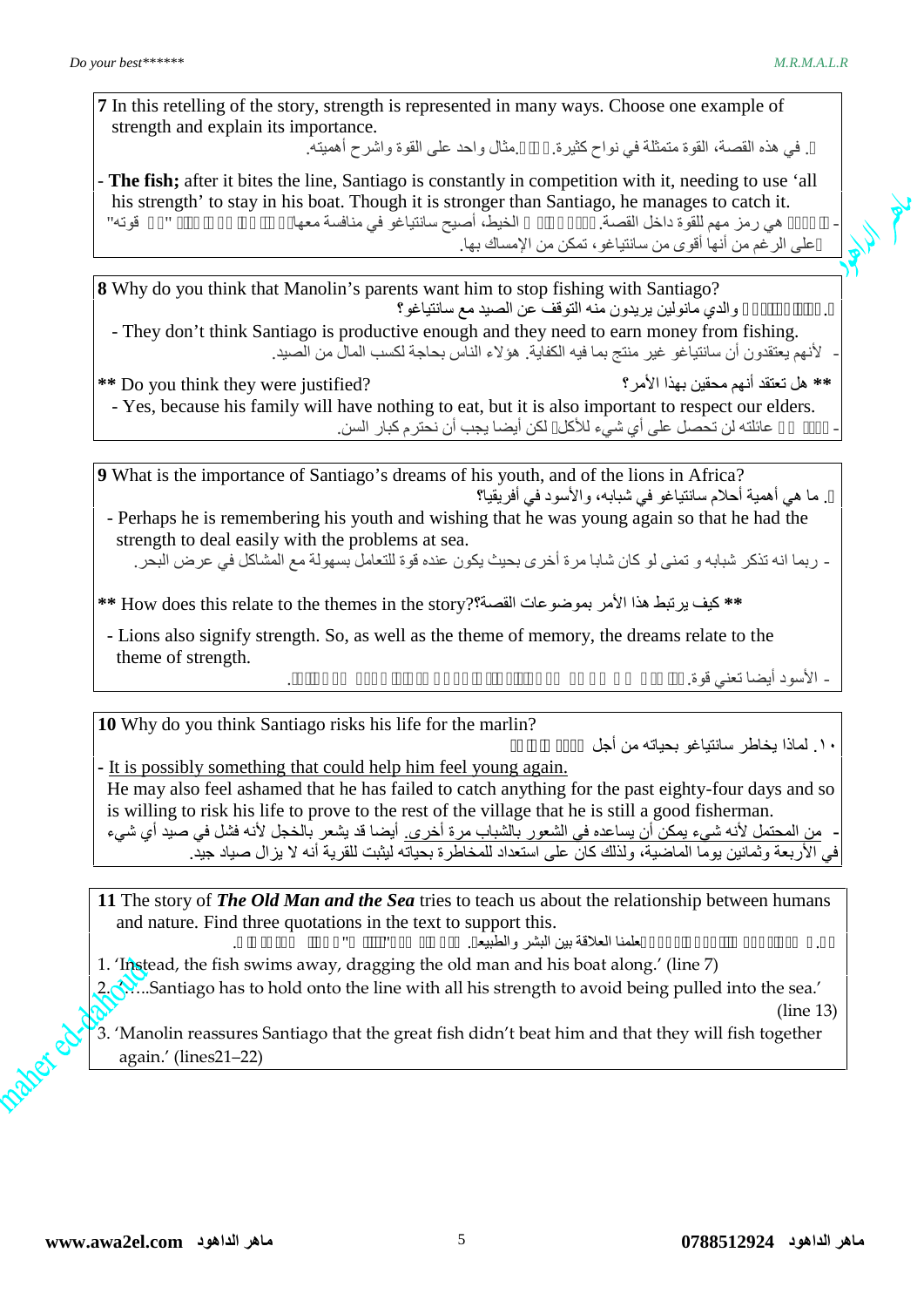**PLANT** 

#### **استخدام أدوات بلاغیة devices rhetorical Using**

| التشبيه: : Simile                                                                                                               |  |  |  |  |  |  |
|---------------------------------------------------------------------------------------------------------------------------------|--|--|--|--|--|--|
| Some robots will look and sound very like humans, because technology will have                                                  |  |  |  |  |  |  |
| advanced a great deal.                                                                                                          |  |  |  |  |  |  |
|                                                                                                                                 |  |  |  |  |  |  |
| Treatment and medicines will taste as delicious as real food.<br>العلاج والأدوية سيكون لها <b>طعم لذيذ مثلُ</b> الغذاء الحقيقي. |  |  |  |  |  |  |
| <b>Metaphor: :</b>                                                                                                              |  |  |  |  |  |  |
| The world will be <b>at your fingertip</b> s. المعالم سيكون في متناول بدك                                                       |  |  |  |  |  |  |
| Onomatopoeia: المحاكاة الصوتية:                                                                                                 |  |  |  |  |  |  |
| Everywhere we go we will hear the constant <b>buzz</b> and <b>hum</b> of technology.<br>في كل مكان نذهب آليه                    |  |  |  |  |  |  |
| Personification: تجسید:                                                                                                         |  |  |  |  |  |  |
| Our computers and mobile phones will <b>take care of us</b> , by <b>telling us</b> when to                                      |  |  |  |  |  |  |
| wake up, eat and sleep.                                                                                                         |  |  |  |  |  |  |
| ستنقظ<br>اُجهز ۃ الکمبيو تر۔و هو اتفـ                                                                                           |  |  |  |  |  |  |

**Study the following sentences and answer the questions that follow. Write the answers down in your ANSWER BOOKLET.**

- بـة و أجب عن الأسئلة التي تليھ .
- 1. Our mobile phones will **take care of us**, by **telling us** when to wake up, eat and sleep.  **What is the rhetorical device used in the sentence above?**

ما ھو الأسلوب البلاغي المستخدم في الجملة أعلاه؟

2. The world will be **at your fingertips**

 **What is the rhetorical device used in the sentence above?**

------------------------------------------------------

3. Treatment and medicines will **taste as delicious as** real food.

**What kind of rhetorical devices is used in the above sentence?**

------------------------------------------------------

4. Everywhere we go we will hear the constant **buzz** and **hum** of technology.

What kind of rhetorical devices is used in the above sentence?

------------------------------------------------------ 5. Some robots will look and **sound very like humans**, because technology will have advanced a great deal.

What is the rhetorical device used in the sentence above?

------------------------------------------------------